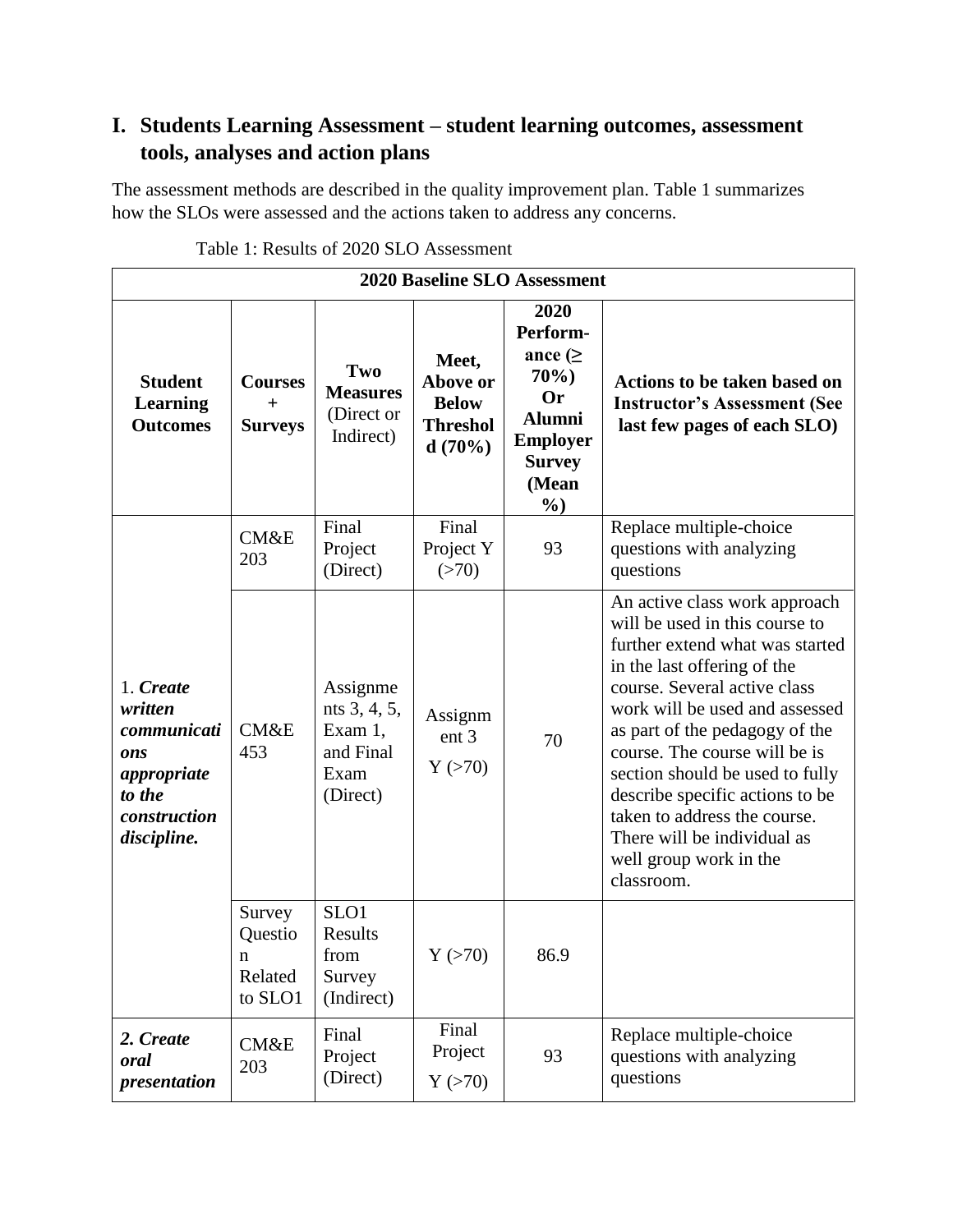| s appropriate<br>to the<br>construction<br>discipline         | CM&E<br>240                                              | Investmen<br>t game<br>project<br>(Direct)                  | Investme<br>nt game<br>project<br>Y(>70) | 92.3 | Study habits may also be partly<br>involved, but additional more<br>focused classes in this area<br>(SLO 2) might be able to<br>further strengthen these areas.<br>Attendance may be added.                                                                                                                                                                |
|---------------------------------------------------------------|----------------------------------------------------------|-------------------------------------------------------------|------------------------------------------|------|------------------------------------------------------------------------------------------------------------------------------------------------------------------------------------------------------------------------------------------------------------------------------------------------------------------------------------------------------------|
|                                                               | Survey<br>Questio<br>n<br>Related<br>to SLO <sub>2</sub> | SLO <sub>2</sub><br>Results<br>from<br>Survey<br>(Indirect) | Y(>70)                                   | 85.4 |                                                                                                                                                                                                                                                                                                                                                            |
|                                                               | CM&E<br>405/605                                          | Assignme<br>nt # $3$<br>(Direct)                            | Assignm<br>ent # $3$<br>Y(>70)           | 90   | Study habits may also be partly<br>involved, but additional more<br>focused classes in this area<br>might be able to further<br>strengthen these areas                                                                                                                                                                                                     |
| 3. Create a<br>construction<br><i>project safety</i><br>plan  | CM&E<br>488                                              | Group<br>project<br>(Direct)                                | Group<br>project<br>Y(>70)               | 97.5 | 97.5% of CM majors achieved<br>expected performance result of<br>70% performance, showing an<br>excellent student learning<br>outcome. This means the<br>instructions level was<br>appropriate. One student did<br>not turn in this quiz. However,<br>an improvement on student<br>learning is still expected.<br>Create a high-level grading<br>criterion |
|                                                               | Survey<br>Questio<br>n<br>Related<br>to SLO3             | SLO <sub>3</sub><br>Results<br>from<br>Survey<br>(Indirect) | Y(>70)                                   | 76.2 |                                                                                                                                                                                                                                                                                                                                                            |
| 4.Create<br>construction<br><i>project cost</i><br>estimates. | CM&E<br>380                                              | Assignme<br>nt # $5$ ,<br>Exam $#2$<br>(Direct)             | Exam $#2$<br>Y(>70)                      | 100  | In the subsequent offerings,<br>additional lectures on highway<br>cost estimation will be added<br>to the syllabus to provide the<br>necessary skills and knowledge<br>in estimating highway<br>construction costs.<br>Students will be introduced to<br>additional software and tools<br>including Revit, building                                        |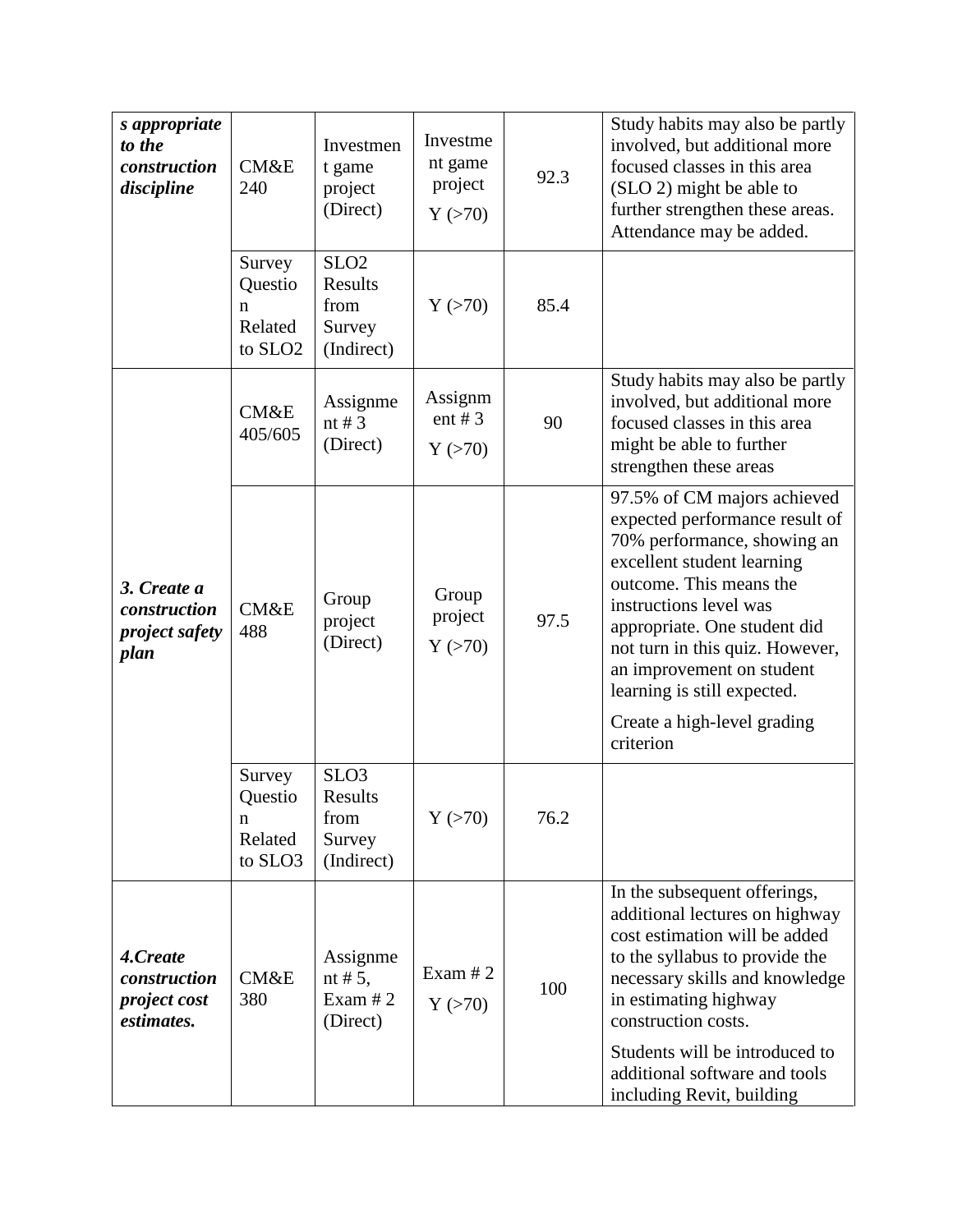|                                                                                    |                                              |                                                             |                                                 |      | information modeling (BIM) to<br>enable them to gain the skills<br>for 3-D cost estimation                                                                                                                                                        |
|------------------------------------------------------------------------------------|----------------------------------------------|-------------------------------------------------------------|-------------------------------------------------|------|---------------------------------------------------------------------------------------------------------------------------------------------------------------------------------------------------------------------------------------------------|
|                                                                                    | Survey<br>Questio<br>n<br>Related<br>to SLO4 | SLO <sub>4</sub><br>Results<br>from<br>Survey<br>(Indirect) | Y(>70)                                          | 79.2 |                                                                                                                                                                                                                                                   |
| 5. Create                                                                          | CM&E<br>403                                  | Assignme<br>nt # 1, 5<br>(Direct)                           | Assignm<br>ent $# 1$<br>Y(>70)                  | 88   | Create an enhanced grading<br>criterion                                                                                                                                                                                                           |
| construction<br>project<br>schedules                                               | Survey<br>Questio<br>n<br>Related<br>to SLO5 | SLO <sub>5</sub><br>Results<br>from<br>Survey<br>(Indirect) | Y(>70)                                          | 83.1 |                                                                                                                                                                                                                                                   |
| 6. Analyze<br>professional<br>decisions<br>based on<br>ethical<br>principles       | CM&E<br>450                                  | Assignme<br>nt # $5$<br>(Direct)                            | Assignm<br>ent # $5$<br>Y(>70)                  | 96.3 | Study habits may also be partly<br>involved but additional more<br>focused classes in this area<br>might be able to further<br>strengthen these<br>areas. Attendance may be<br>added.                                                             |
|                                                                                    | <b>CM&amp;E</b><br>453                       | Assignme<br>nt # $3$                                        | Assignm<br>ent # $3$<br>Y(>70)                  | 90   | Proposal to provide more time<br>for students to understand<br>concepts and reduce workload<br>for students within the<br>semester.                                                                                                               |
|                                                                                    | Survey<br>Questio<br>n<br>Related<br>to SLO6 | SLO <sub>6</sub><br>Results<br>from<br>Survey<br>(Indirect) | Y(>70)                                          | 91.5 |                                                                                                                                                                                                                                                   |
| 7. Analyze<br>construction<br>documents<br>for planning<br>and<br>management<br>of | CM&E<br>200                                  | Worksheet<br>#1<br>(Direct)                                 | Workshe<br>et # 1<br>(Grade<br>Dist.)<br>Y(>70) | 83.3 | 1. We will continue to use the<br>group worksheets in the class,<br>continue the short quizzes.<br>Update worksheets as required<br>to assess new material<br>introduced in lectures. Begin<br>collecting examples to help<br>explain and clarify |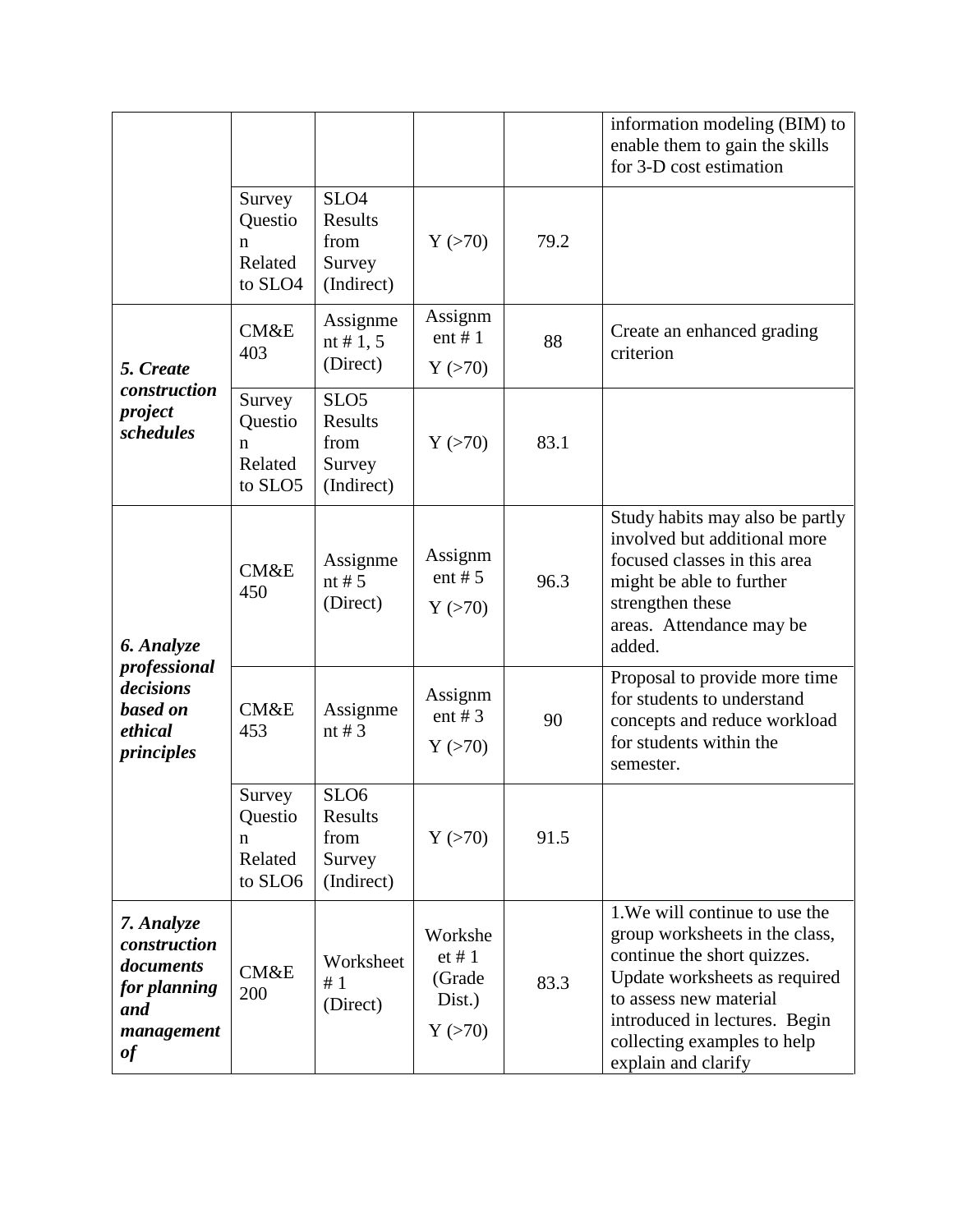| construction<br>processes                                          |                                              |                                                 |                             |    | construction procedures and<br>material identification.                                                                                                                                             |
|--------------------------------------------------------------------|----------------------------------------------|-------------------------------------------------|-----------------------------|----|-----------------------------------------------------------------------------------------------------------------------------------------------------------------------------------------------------|
|                                                                    |                                              |                                                 |                             |    | 2. Ask industry members to<br>provide "testimonies" of the<br>importance of reading and<br>understanding construction<br>documents.                                                                 |
|                                                                    |                                              |                                                 |                             |    | 3. "Rethink" quiz questions to<br>reinforce the link between<br>specifications and construction<br>documents                                                                                        |
|                                                                    |                                              |                                                 |                             |    | 4.I will continue to research<br>textbooks.                                                                                                                                                         |
|                                                                    |                                              |                                                 |                             |    | 5.I will continue to introduce<br>BIM philosophy, technology,<br>and terminology in future<br>course offerings. I will adjust<br>worksheet questions<br>accordingly.                                |
|                                                                    |                                              |                                                 |                             |    | 6. Restructure lectures and<br>increase clarity of assignment<br>expectations.                                                                                                                      |
|                                                                    | Survey<br>Questio<br>n<br>Related<br>to SLO7 | SLO7<br>Results<br>from<br>Survey<br>(Indirect) | Y(>70)                      | 90 |                                                                                                                                                                                                     |
| 8. Analyze<br>methods,                                             | CM&E<br>301                                  | Assignme<br>nt # $5$                            | Assignm<br>ent # $5$        | 98 | Examination 2 material will be<br>revisited, and additional work<br>will be designed around<br>examination to address the<br>problem.                                                               |
| materials,<br>and<br>equipment<br>used to<br>construct<br>projects |                                              | (Direct)                                        | Y(>70)                      |    | Soils and engineering<br>economics – will be revised to<br>enable students apply them in<br>this course.                                                                                            |
|                                                                    | <b>CM&amp;E</b><br>453                       | Assignme<br>nt # $4$<br>(Direct)                | Assignm<br>ent #4<br>Y(>70) | 96 | An active class work approach<br>will be used in this course to<br>further extend what was started<br>in the last offering of the<br>course. Several active class<br>work will be used and assessed |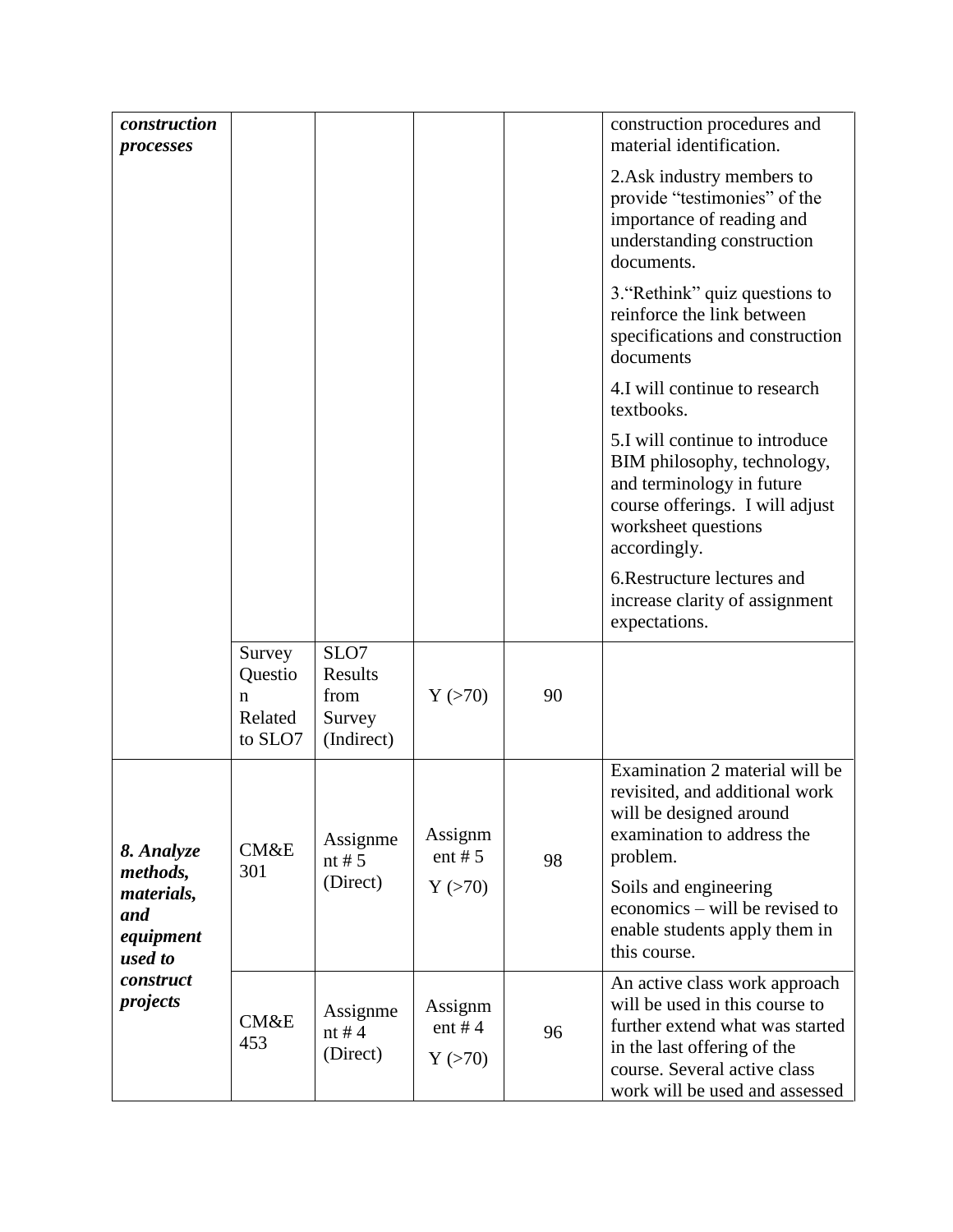|                                                                                                       |                                              |                                                             |                                       |      | as part of the pedagogy of the<br>course. The course will be is<br>section should be used to fully<br>describe specific actions to be<br>taken to address the course.<br>There will be individual as<br>well group work in the<br>classroom.            |
|-------------------------------------------------------------------------------------------------------|----------------------------------------------|-------------------------------------------------------------|---------------------------------------|------|---------------------------------------------------------------------------------------------------------------------------------------------------------------------------------------------------------------------------------------------------------|
|                                                                                                       | Survey<br>Questio<br>n<br>Related<br>to SLO8 | SLO <sub>8</sub><br>Results<br>from<br>Survey<br>(Indirect) | Y(>70)                                | 81.8 |                                                                                                                                                                                                                                                         |
| 9. Apply<br>construction<br>management<br>skills as a<br>member of a<br>multi-<br>disciplinary        | CM&E<br>488                                  | Group<br>project<br>(Direct)                                | Group<br>project<br>Y(>70)            | 50   | Spend more class time on<br>helping students to prepare the<br>exam<br>Create a high-level grading<br>criterion                                                                                                                                         |
|                                                                                                       | Survey<br>Questio<br>n<br>Related<br>to SLO9 | SLO <sub>9</sub><br>Results<br>from<br>Survey<br>(Indirect) | Y(>70)                                | 89.2 |                                                                                                                                                                                                                                                         |
| 10.Apply<br>electronic-<br><b>based</b><br>technology<br>to manage<br>the<br>construction<br>process. | <b>CM&amp;E</b><br>204                       | Lab<br>Assignme<br>nt # $6$<br>(Direct)                     | Lab<br>Assignm<br>ent # $6$<br>Y(>70) | 98   | The next course would be to<br>better align the course<br>objectives and learning<br>outcomes with the<br>assessments.<br>Also, more virtual interaction<br>would be beneficial to the<br>students to strengthen their<br>learning of the material.     |
|                                                                                                       | CM&E<br>212                                  | Assignme<br>nt $#8$                                         | Assignm<br>ent # $8$<br>Y(>70)        | 76.9 | Continuous monitoring of the<br>student's participation will be<br>performed, and necessary<br>course improvements will be<br>followed. Additionally, after<br>the COVID-19, the final<br>project will still be used as one<br>of the assessment tools. |
|                                                                                                       | Survey<br>Questio<br>n                       | <b>SLO10</b><br>Results<br>from                             | Y(>70)                                | 81.3 |                                                                                                                                                                                                                                                         |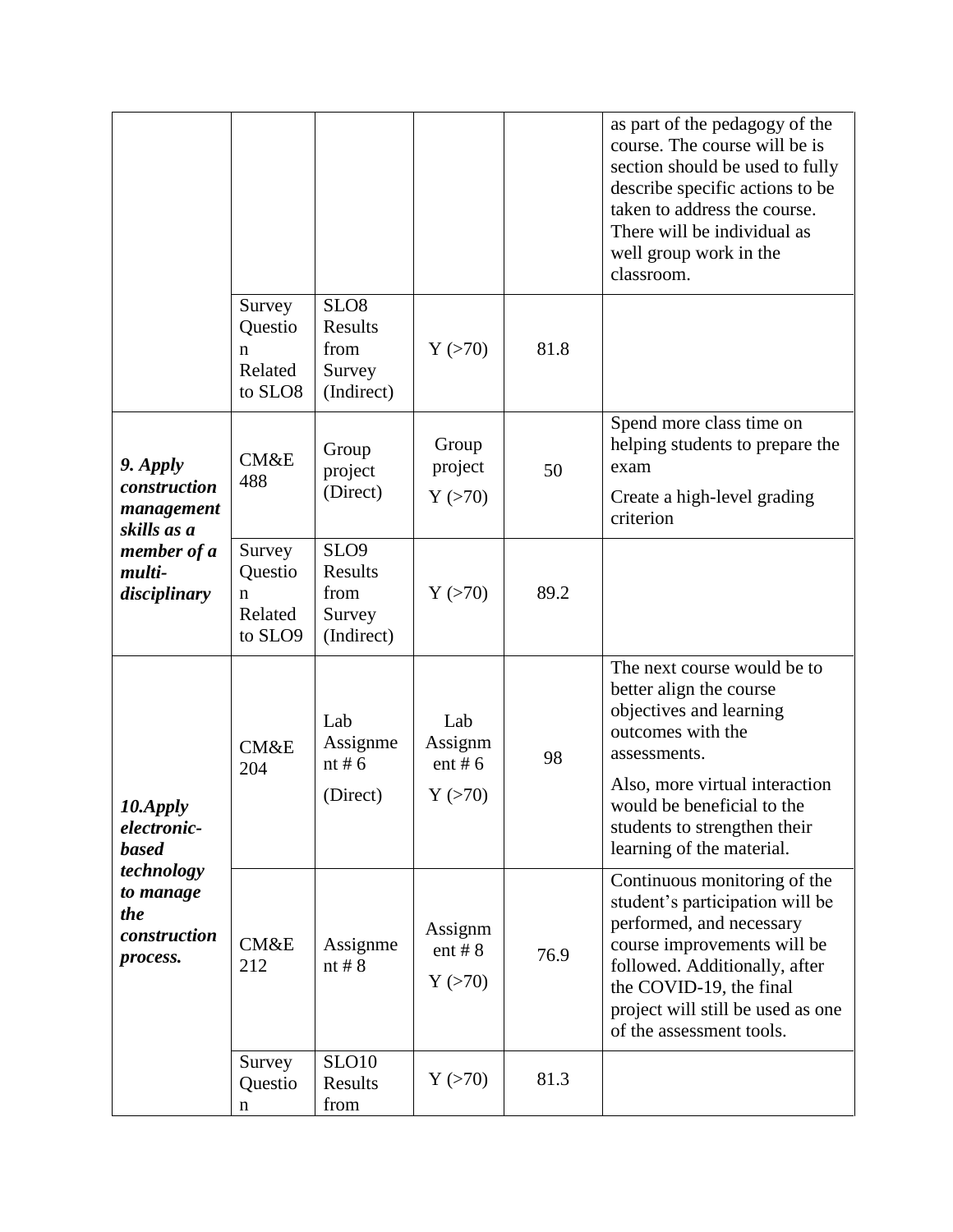|                                                                                                                                                                                                               | Related<br>to<br><b>SLO10</b>                           | Survey<br>(Indirect)                                         |                                                        |      |                                                                                                                                                                                                                                                                                                                                                                                                |
|---------------------------------------------------------------------------------------------------------------------------------------------------------------------------------------------------------------|---------------------------------------------------------|--------------------------------------------------------------|--------------------------------------------------------|------|------------------------------------------------------------------------------------------------------------------------------------------------------------------------------------------------------------------------------------------------------------------------------------------------------------------------------------------------------------------------------------------------|
| 11. Apply<br>basic<br>surveying<br>techniques<br>for<br>construction<br>layout and<br>control.                                                                                                                | <b>CM&amp;E</b><br>204                                  | Lab<br>Assignme<br>nt # $3$<br>(Direct)                      | Lab<br>Assignm<br>ent # $3$<br>Y(>70)                  | 90   | The performance of students<br>on Assignment #4 Question 1<br>(horizontal curve layout) and<br>Assignment #5 Question 2<br>(coordinate method/average<br>end area method) was less than<br>satisfactory. Additional<br>examples and assignments on<br>these topics will strengthen<br>student performance.                                                                                     |
|                                                                                                                                                                                                               | Survey<br>Questio<br>n<br>Related<br>to<br>SLO11        | SLO11<br>Results<br>from<br>Survey<br>(Indirect)             | Y(>70)                                                 | 81   |                                                                                                                                                                                                                                                                                                                                                                                                |
| 12. Understa<br>nd different<br>methods of<br>project<br>delivery and<br>the roles and<br>responsibiliti<br>es of all<br>consistencies<br><i>involved in</i><br>the design<br>and<br>construction<br>process. | CM&E<br>431                                             | Assignme<br>nt # 2:<br>Questions<br>1 to 5.<br>(Direct)      | Assignm<br>ent # 2:<br>Question<br>$s1$ to 5<br>Y(>70) | 94   | After the COVID-19, the final<br>project (real LEED project)<br>will be still used as one of the<br>assessment tools to foster<br>student engagement and group<br>work. More challenging<br>activities and classwork would<br>be developed and added. I am<br>going to continue to bring<br>industry expert(s) to the class<br>and increase the opportunities<br>for site visits for students. |
|                                                                                                                                                                                                               | Survey<br>Questio<br>n<br>Related<br>to<br><b>SLO12</b> | SLO <sub>12</sub><br>Results<br>from<br>Survey<br>(Indirect) | Y(>70)                                                 | 87.2 |                                                                                                                                                                                                                                                                                                                                                                                                |
| 13.<br><b>Understand</b><br>construction<br>risk<br>management                                                                                                                                                | CM&E<br>403                                             | In-class<br>Activity 5<br>(Direct)                           | Y(>70)                                                 | 100  | More hands-on instructions<br>and assignments focused on<br>project control needs to be<br>introduced for students for the<br>future semesters.                                                                                                                                                                                                                                                |
|                                                                                                                                                                                                               | Survey<br>Questio                                       | SLO13<br>Results                                             | Y(>70)                                                 | 84.6 |                                                                                                                                                                                                                                                                                                                                                                                                |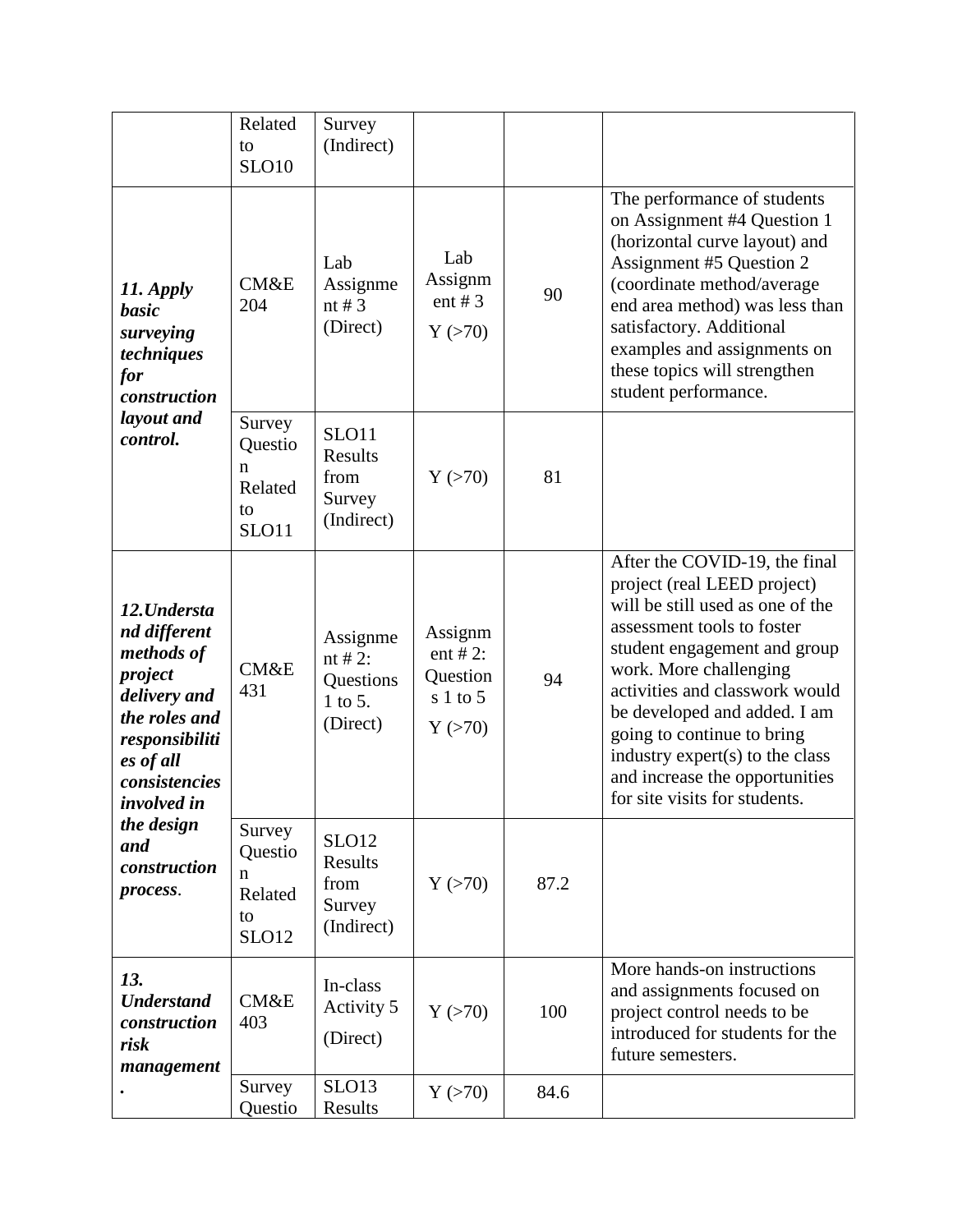|                                                                              | n<br>Related<br>to<br>SLO13                                  | from<br>Survey<br>(Indirect)                                                                                         |                                                 |      |                                                                                                                                           |
|------------------------------------------------------------------------------|--------------------------------------------------------------|----------------------------------------------------------------------------------------------------------------------|-------------------------------------------------|------|-------------------------------------------------------------------------------------------------------------------------------------------|
| 14.<br><b>Understand</b><br>construction                                     | CM&E<br>240                                                  | Assignme<br>nt # $3/$<br>Quiz $#1$<br>(Direct)                                                                       | Assignm<br>ent # $3$<br>Y(>70)                  | 95.4 | The requirements of the<br>assignments and its grading<br>criteria could be modified to a<br>higher level to enhance student<br>learning. |
| accounting<br>and cost<br>control.                                           | Survey<br>Questio<br>n<br>Related<br>to<br>SLO <sub>14</sub> | SLO <sub>14</sub><br><b>Results</b><br>from<br>Survey<br>(Indirect)                                                  | Y(>70)                                          | 79.7 |                                                                                                                                           |
| 15.<br><b>Understand</b>                                                     | CM&E<br>405/605                                              | Assignme<br>nt # 1, 5<br>(Direct)                                                                                    | Assignm<br>ent # $5$<br>Y(>70)                  | 90   | Additional more focused<br>classes in this area (SLO 15)<br>might be able to further<br>strengthen these areas                            |
| construction<br>quality<br>assurance<br>and control.                         | Survey<br>Questio<br>n<br>Related<br>to<br><b>SLO15</b>      | SLO15<br>Results<br>from<br>Survey<br>(Indirect)                                                                     | Y(>70)                                          | 85.6 |                                                                                                                                           |
| 16.<br><b>Understand</b><br>construction<br>project<br>control<br>processes. | CM&E<br>305                                                  | Exam 3<br>(Question<br>23,28)<br>Final<br>Exam<br>(Question<br>10,26,28,7<br>7),<br>Assignme<br>nt # $3$<br>(Direct) | Exam<br>(Question<br>10,26,28,<br>77)<br>Y(>70) | 57   | Additional focused classes in<br>this area (SLO 16) might be<br>able to further strengthen these<br>areas                                 |
|                                                                              | Survey<br>Questio<br>n<br>Related<br>to<br>SLO16             | SLO16<br>Results<br>from<br>Survey<br>(Indirect)                                                                     | Y(>70)                                          | 85.1 |                                                                                                                                           |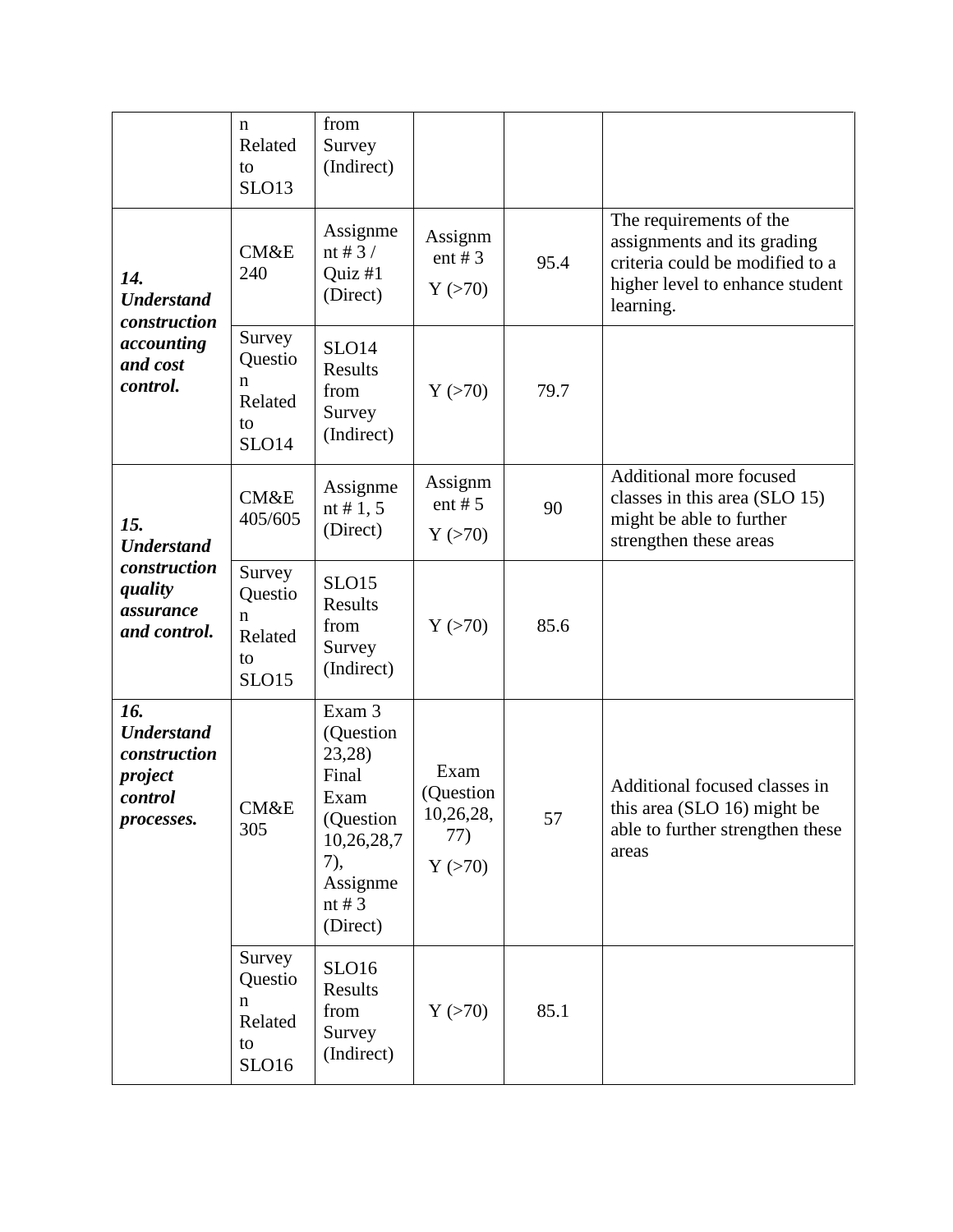| 17.<br><b>Understand</b><br>the legal<br><i>implications</i><br>of contract,<br>common,<br>and<br>regulatory<br>law to<br>manage a<br>construction<br>project. | CM&E<br>430                                                | Final<br>project<br>(Direct)                                              | Final<br>project<br>Y(>70)                | 100  |                                                                                                                                                                                                                                                                                                                                                                                                |
|----------------------------------------------------------------------------------------------------------------------------------------------------------------|------------------------------------------------------------|---------------------------------------------------------------------------|-------------------------------------------|------|------------------------------------------------------------------------------------------------------------------------------------------------------------------------------------------------------------------------------------------------------------------------------------------------------------------------------------------------------------------------------------------------|
|                                                                                                                                                                | Survey<br>Questio<br>$\mathbf n$<br>Related<br>to<br>SLO17 | SLO17<br><b>Results</b><br>from<br>Survey<br>(Indirect)                   | Y(>70)                                    | 84.6 |                                                                                                                                                                                                                                                                                                                                                                                                |
|                                                                                                                                                                | CM&E<br>301                                                | Assignme<br>nt # $5$<br>(Direct)                                          | Assignm<br>ent # $5$<br>Y(>70)            | 98   | Examination 2 material will be<br>revisited, and additional work<br>will be designed around<br>examination to address the<br>problem.<br>Soils and engineering<br>economics – will be revised to<br>enable students apply them in<br>this course.                                                                                                                                              |
| 18.<br><b>Understand</b><br>the basic<br><i>principles of</i><br>sustainable<br>construction.                                                                  | <b>CM&amp;E</b><br>431                                     | Assignme<br>nt $5:Q1$ to<br>15,<br>Assignme<br>nt $2:Q1$ to<br>5 (Direct) | Assignm<br>ent $2:Q1$<br>to $5$<br>Y(>70) | 94   | After the COVID-19, the final<br>project (real LEED project)<br>will be still used as one of the<br>assessment tools to foster<br>student engagement and group<br>work. More challenging<br>activities and classwork would<br>be developed and added. I am<br>going to continue to bring<br>industry expert(s) to the class<br>and increase the opportunities<br>for site visits for students. |
|                                                                                                                                                                | Survey<br>Questio<br>n<br>Related<br>to<br><b>SLO18</b>    | <b>SLO18</b><br><b>Results</b><br>from<br>Survey<br>(Indirect)            | Y(>70)                                    | 84.9 |                                                                                                                                                                                                                                                                                                                                                                                                |
| 19.<br><b>Understand</b><br>the basic<br><i>principles of</i>                                                                                                  | CM&E<br>250                                                | Assignme<br>nt $#3$ ,<br>Exam 1<br>(Direct)                               | Exam 1<br>Y(>70)                          | 86.3 | It was also observed that about<br>90% or more of the students<br>were struggling with math<br>skills and using the<br>mathematical equations was a                                                                                                                                                                                                                                            |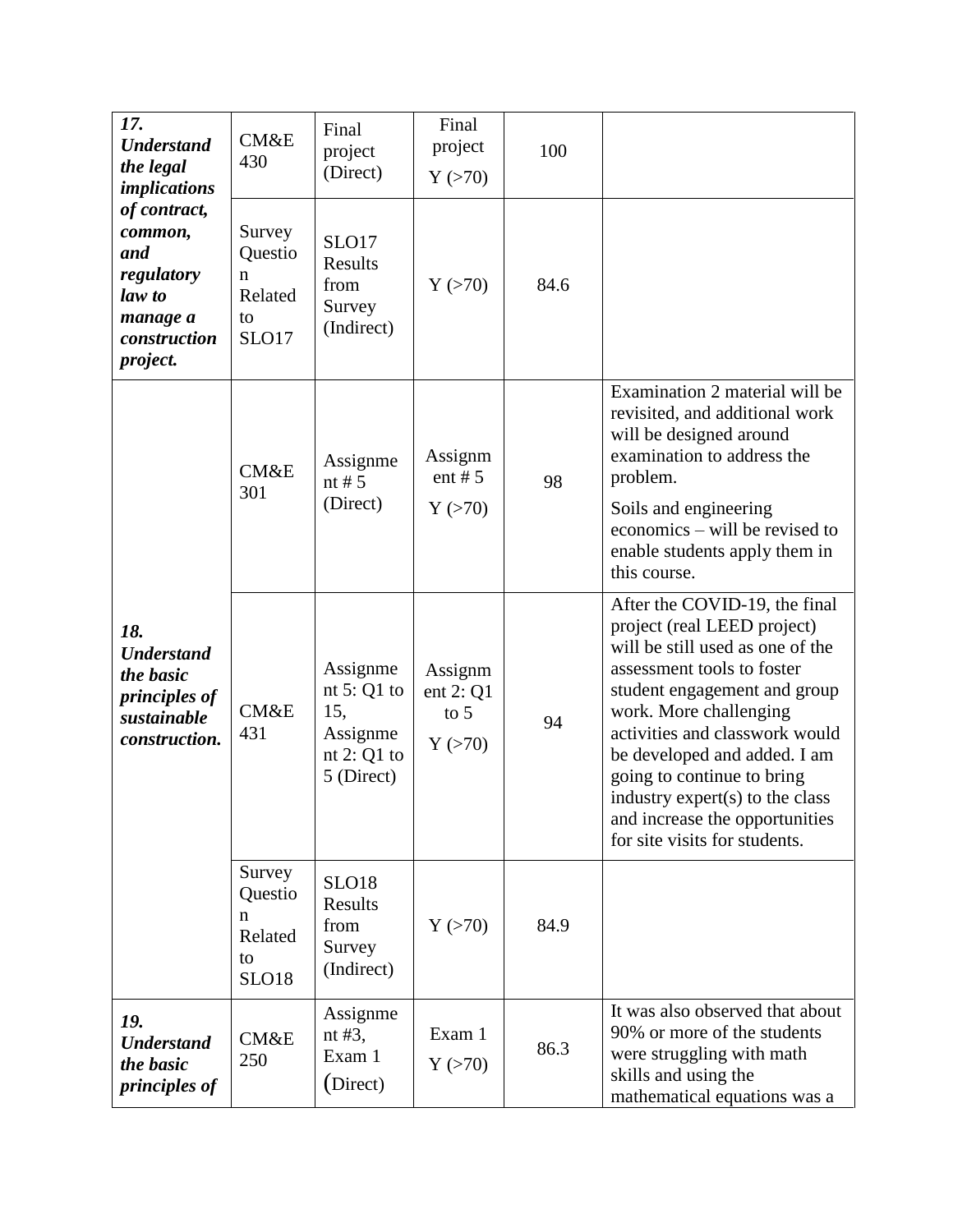| structural<br>behavior.                                                                                       |                                                         |                                                         |                                |      | challenge to them. Students<br>will be introduced to the<br>requisite math skills and tested<br>on them in the next offering of<br>the course.                                                                                                                                                                                                                                                                                                                                                                                                                                                                                                                |
|---------------------------------------------------------------------------------------------------------------|---------------------------------------------------------|---------------------------------------------------------|--------------------------------|------|---------------------------------------------------------------------------------------------------------------------------------------------------------------------------------------------------------------------------------------------------------------------------------------------------------------------------------------------------------------------------------------------------------------------------------------------------------------------------------------------------------------------------------------------------------------------------------------------------------------------------------------------------------------|
|                                                                                                               |                                                         |                                                         |                                |      | 1. match more from example<br>solutions to problems in<br>student assignments. More<br>hands-on examples om class.                                                                                                                                                                                                                                                                                                                                                                                                                                                                                                                                            |
|                                                                                                               | CM&E<br>450                                             | Assignme<br>nt # $1-5$<br>(Direct)                      | Assignm<br>ent # $3$<br>Y(>70) | 94   | 2. previous issue still exists -<br>CME 250 materials are not<br>retained and carried into CME<br>450. Most students were<br>grasping at fundamental<br>concepts such as loads.                                                                                                                                                                                                                                                                                                                                                                                                                                                                               |
|                                                                                                               |                                                         |                                                         |                                |      | 3. may challenge student more<br>once pandemic is over.                                                                                                                                                                                                                                                                                                                                                                                                                                                                                                                                                                                                       |
|                                                                                                               | Survey<br>Questio<br>n<br>Related<br>to<br><b>SLO19</b> | <b>SLO19</b><br>Results<br>from<br>Survey<br>(Indirect) | Y(>70)                         | 84.4 |                                                                                                                                                                                                                                                                                                                                                                                                                                                                                                                                                                                                                                                               |
| 20.<br><b>Understand</b><br>the basic<br>principles of<br>mechanical,<br>electrical,<br>and piping<br>systems | CM&E<br>421                                             | Assignme<br>nt#1<br>(Direct)                            | Assignm<br>$ent$ #1<br>Y(>70)  | 92   | COVID-19 limits the ways to<br>effectively deliver knowledge<br>to students and then assess<br>their performance (including<br>online classes and online<br>exams). The instructor needed<br>to modify the class delivery<br>method to adapt to it. That is<br>why some of students felt this<br>course was relatively easy (see<br>Student Feedback). After the<br>COVID-19, the final project<br>and site visit reports will be<br>still used as the assessment<br>tools of this course to foster<br>student engagement and group<br>work. More challenging<br>activities and classwork would<br>be developed and added. I am<br>going to continue to bring |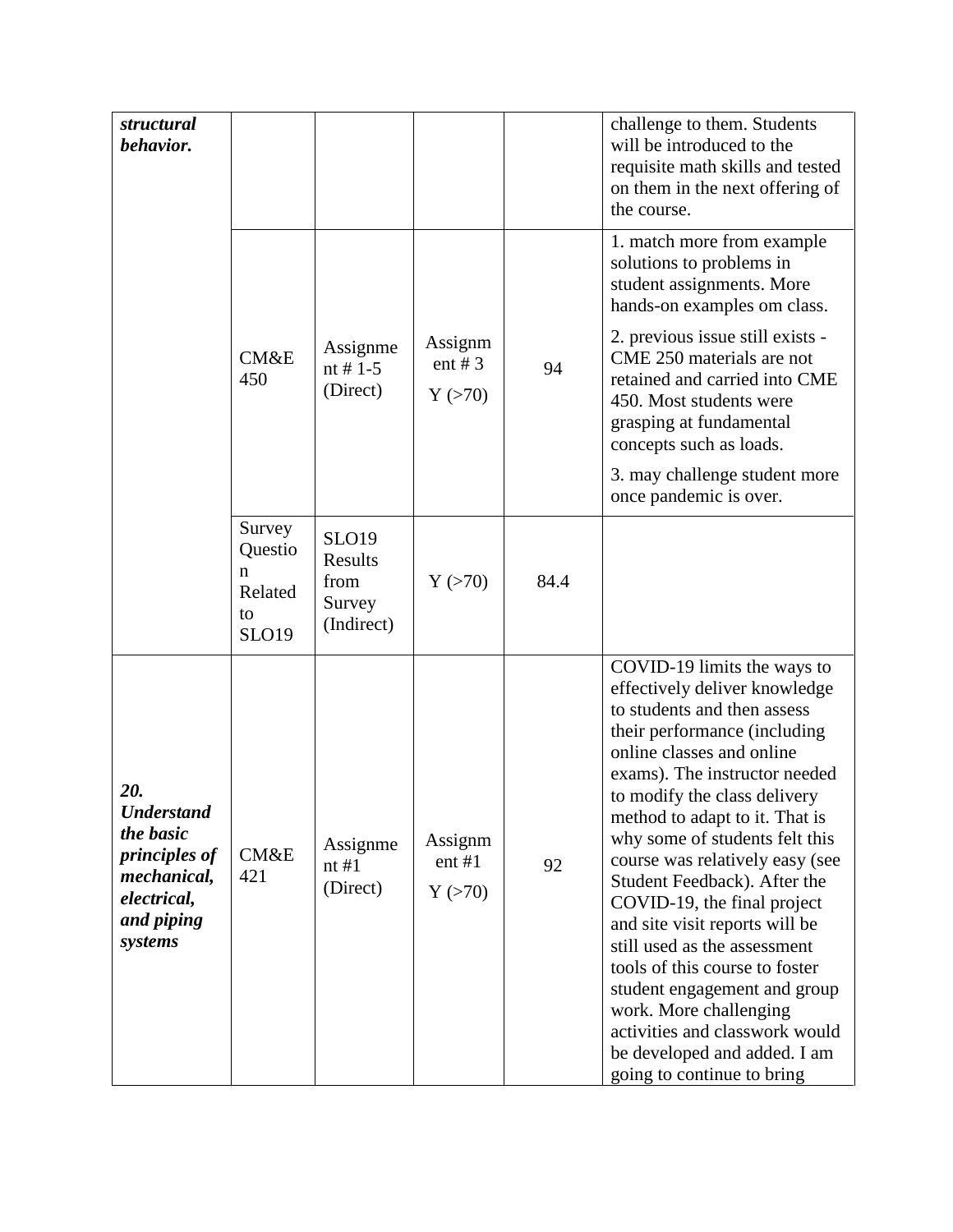|                                                         |                                                                                              |                                                                                                                |      | industry expert(s) to the class<br>for students.                                                                                                                                                                                                                                                                                                                                                                                                                                                                                                                                                                                                                                                                                                         |
|---------------------------------------------------------|----------------------------------------------------------------------------------------------|----------------------------------------------------------------------------------------------------------------|------|----------------------------------------------------------------------------------------------------------------------------------------------------------------------------------------------------------------------------------------------------------------------------------------------------------------------------------------------------------------------------------------------------------------------------------------------------------------------------------------------------------------------------------------------------------------------------------------------------------------------------------------------------------------------------------------------------------------------------------------------------------|
| <b>CM&amp;E</b><br>431                                  | Final<br>Exam<br>(Section B<br>$-(2), (3),$<br>(6), (9),<br>(14), (15),<br>(20).<br>(Direct) | Final<br>Exam<br>(Section<br>$B-(2),$<br>(3), (6),<br>$(9)$ , $(14)$ ,<br>(15),<br>(20).<br>(Direct)<br>Y(>70) | 90.7 | COVID-19 limits the ways to<br>effectively deliver knowledge<br>to students and then assess<br>their performance (including<br>online classes and online<br>exams). The instructor needed<br>to modify the class delivery<br>method to adapt to it. That is<br>why some of students felt this<br>course was relatively easy (see<br>Student Feedback). After the<br>COVID-19, the final project<br>(real LEED project) will be<br>still used as one of the<br>assessment tools to foster<br>student engagement and group<br>work. More challenging<br>activities and classwork would<br>be developed and added. I am<br>going to continue to bring<br>industry expert(s) to the class<br>and increase the opportunities<br>for site visits for students. |
| Survey<br>Questio<br>n<br>Related<br>to<br><b>SLO20</b> | <b>SLO20</b><br>Results<br>from<br>Survey<br>(Indirect)                                      | Y(>70)                                                                                                         | 79.7 |                                                                                                                                                                                                                                                                                                                                                                                                                                                                                                                                                                                                                                                                                                                                                          |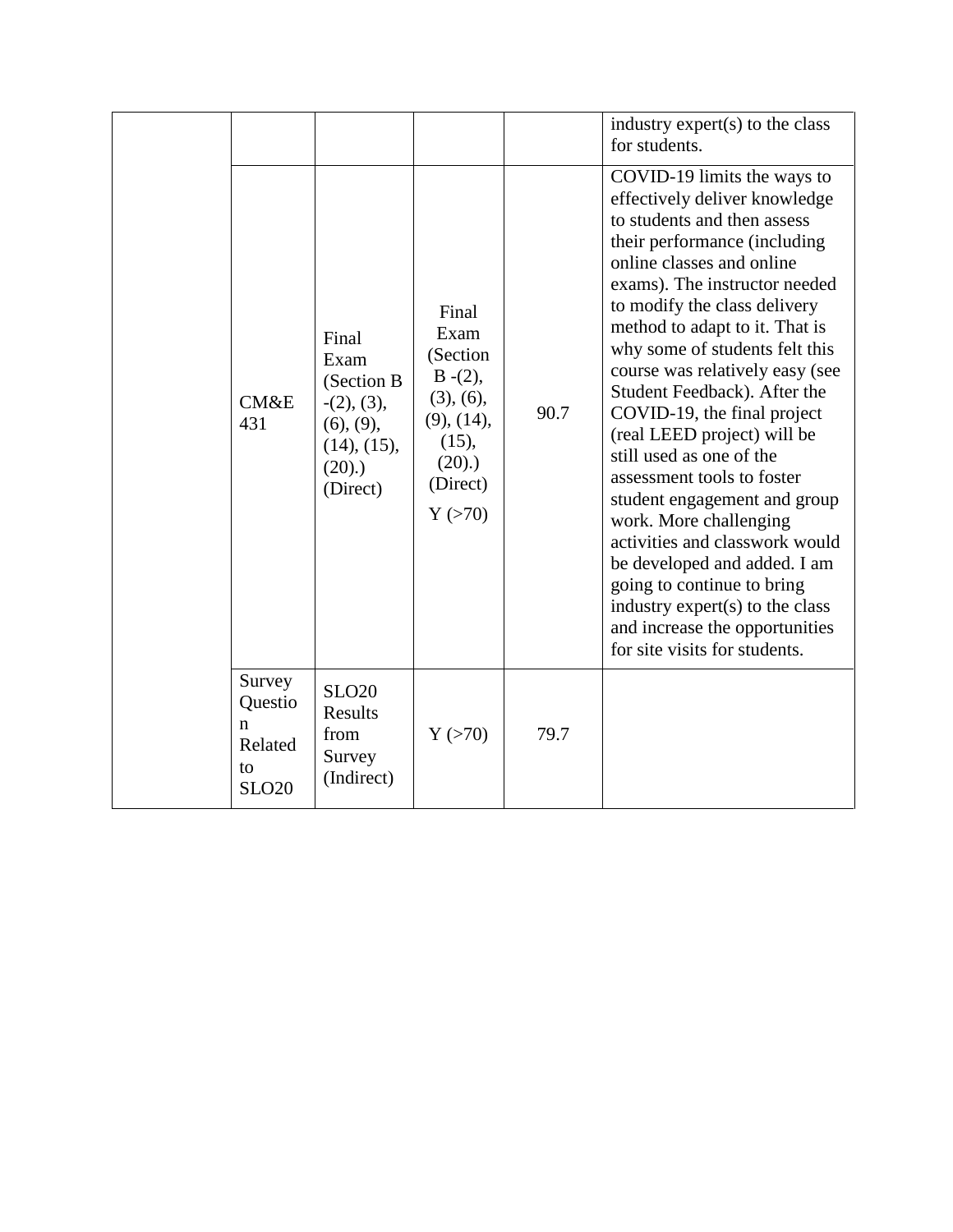









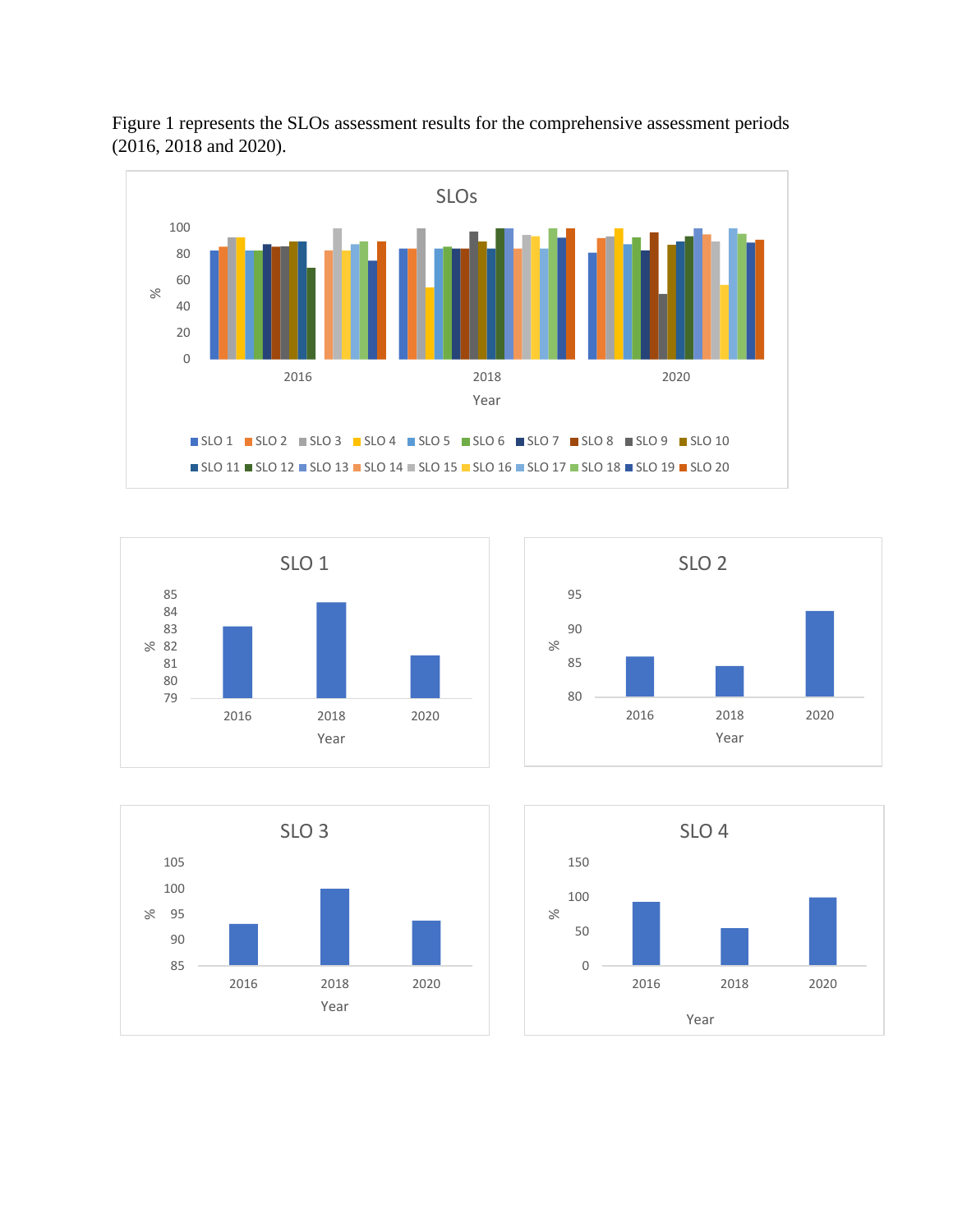









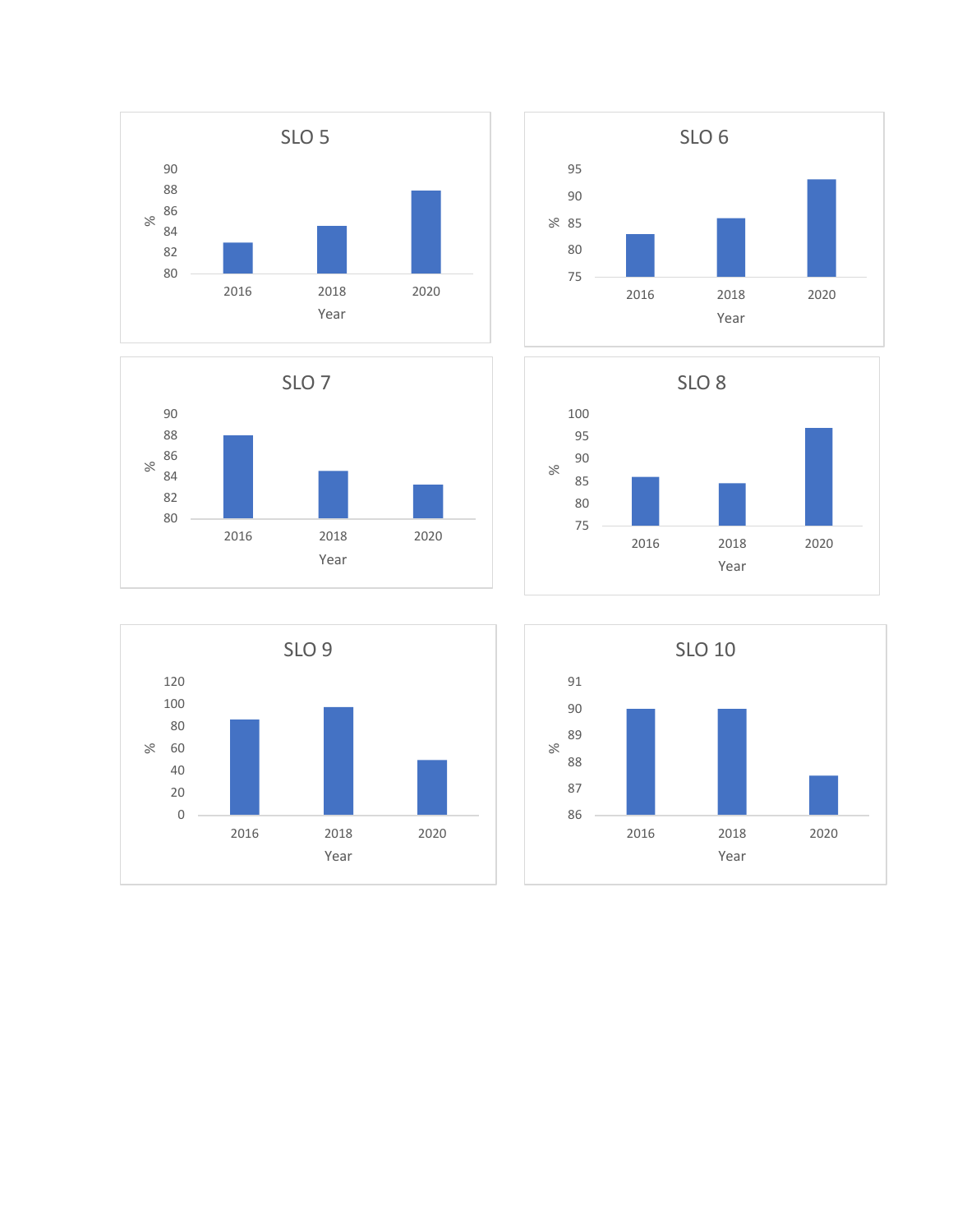









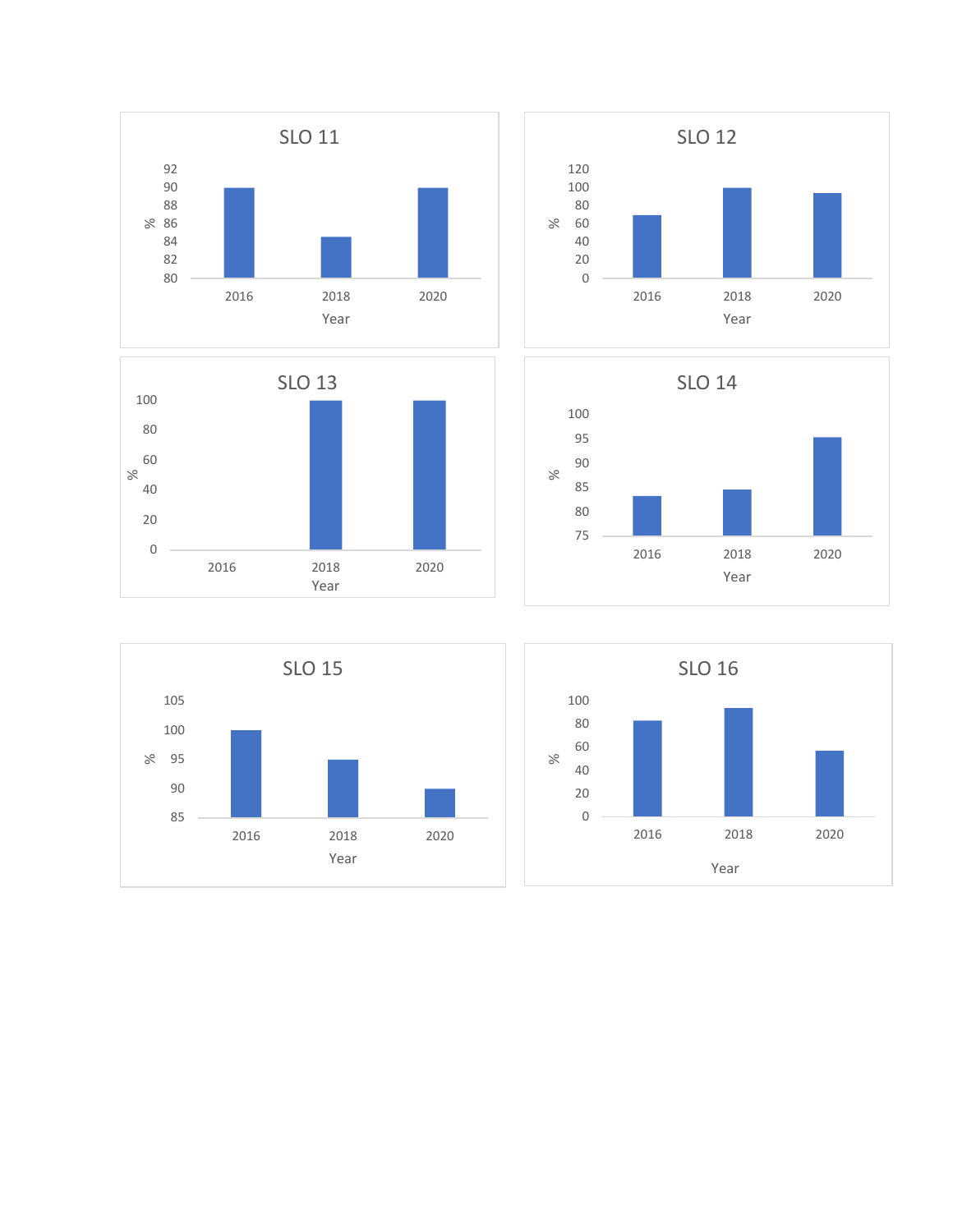

Figure 1: Histogram of All 20 SLOs.

The variation in the SLOs using 2016 as the base year is depicted in Figure 2. Natural events (onset of COVID-19, the resignations of course professors and others) and departmental actions (introduction of courses, the assignment of courses to new or different professors) might account for the changes. Most of the changes have positive values but a few have negative values and these changes may follow a random walk. Thus, the results of actions taken in the courses/curriculum cannot be fully anticipated or predicted.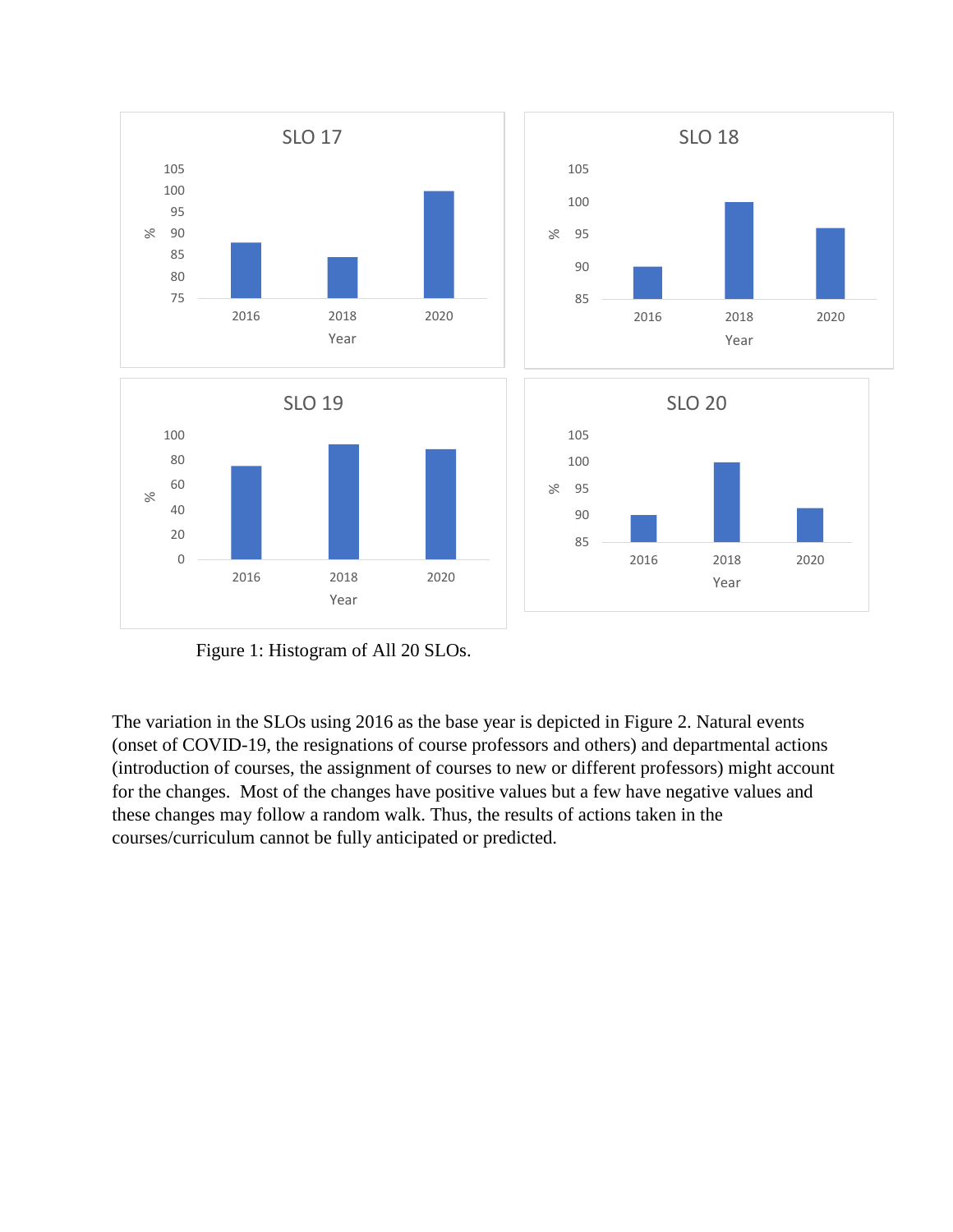

Figure 2: Histogram of Changes in SLOs.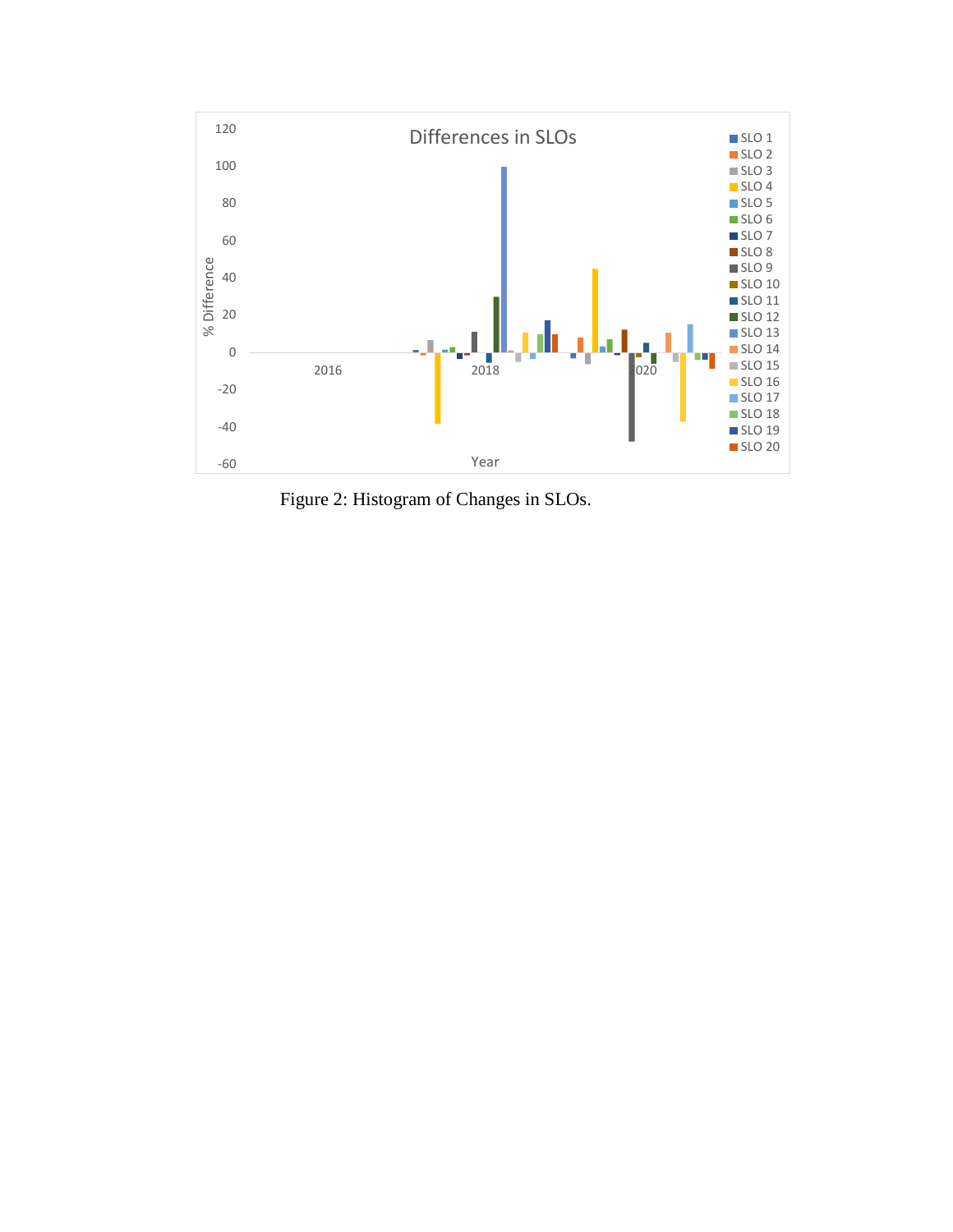## **II. Program Assessment Measures –program learning outcomes, degree program outcomes, assessment, analyses of results and action plans.**

The comprehensive assessment cycle covered 2016, 2018 and 2020. All the 20 program learning outcomes (PLOs) and the five degree program outcomes or degree program outcomes (POs) were reviewed. The assessment of the PLOs and POs (or PDOs) are described in the quality improvement plan. Figures 3 and 4 represent the PLOs and the changes in the PLOs in the period of the review, respectively.

Analyses of PLOs









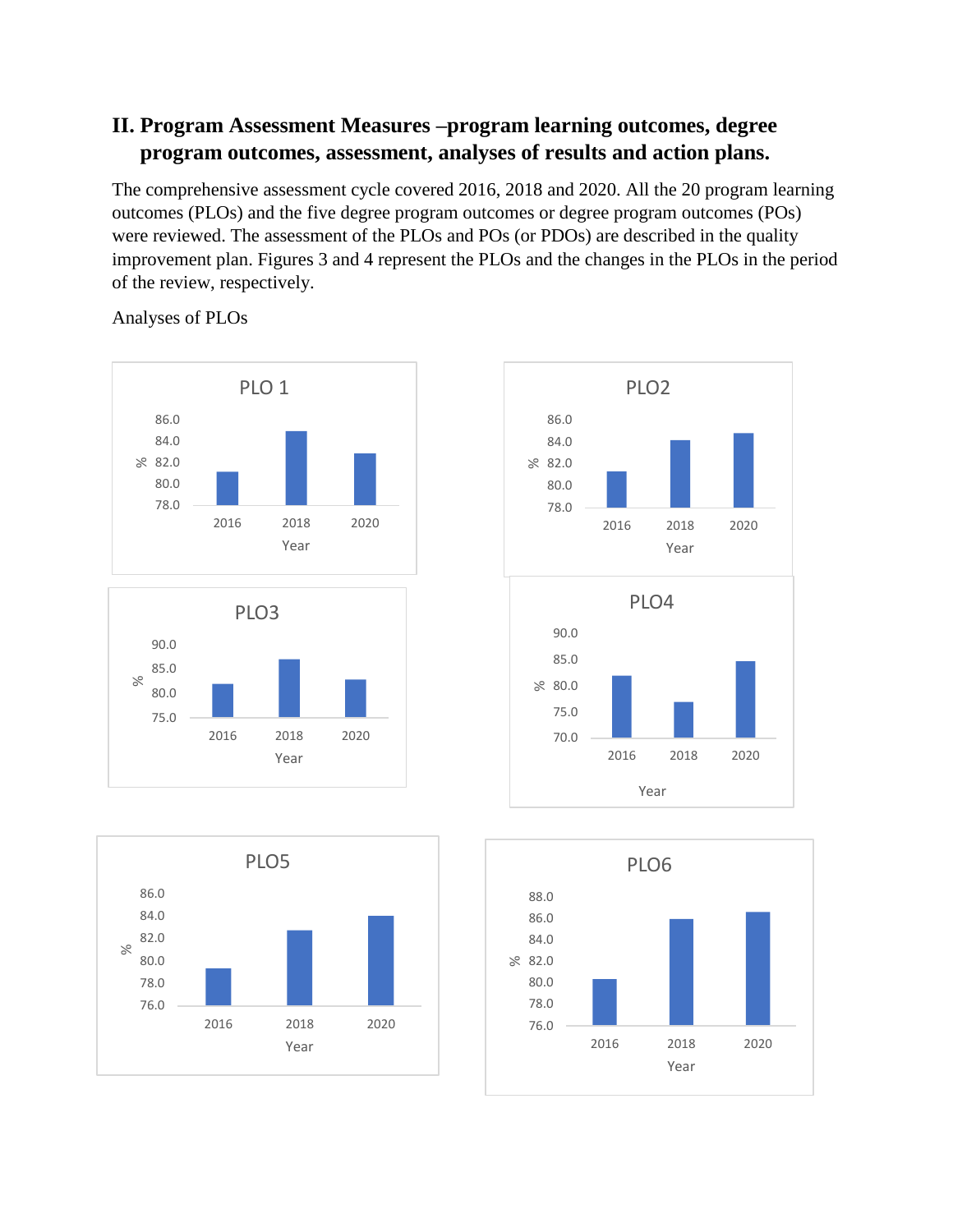









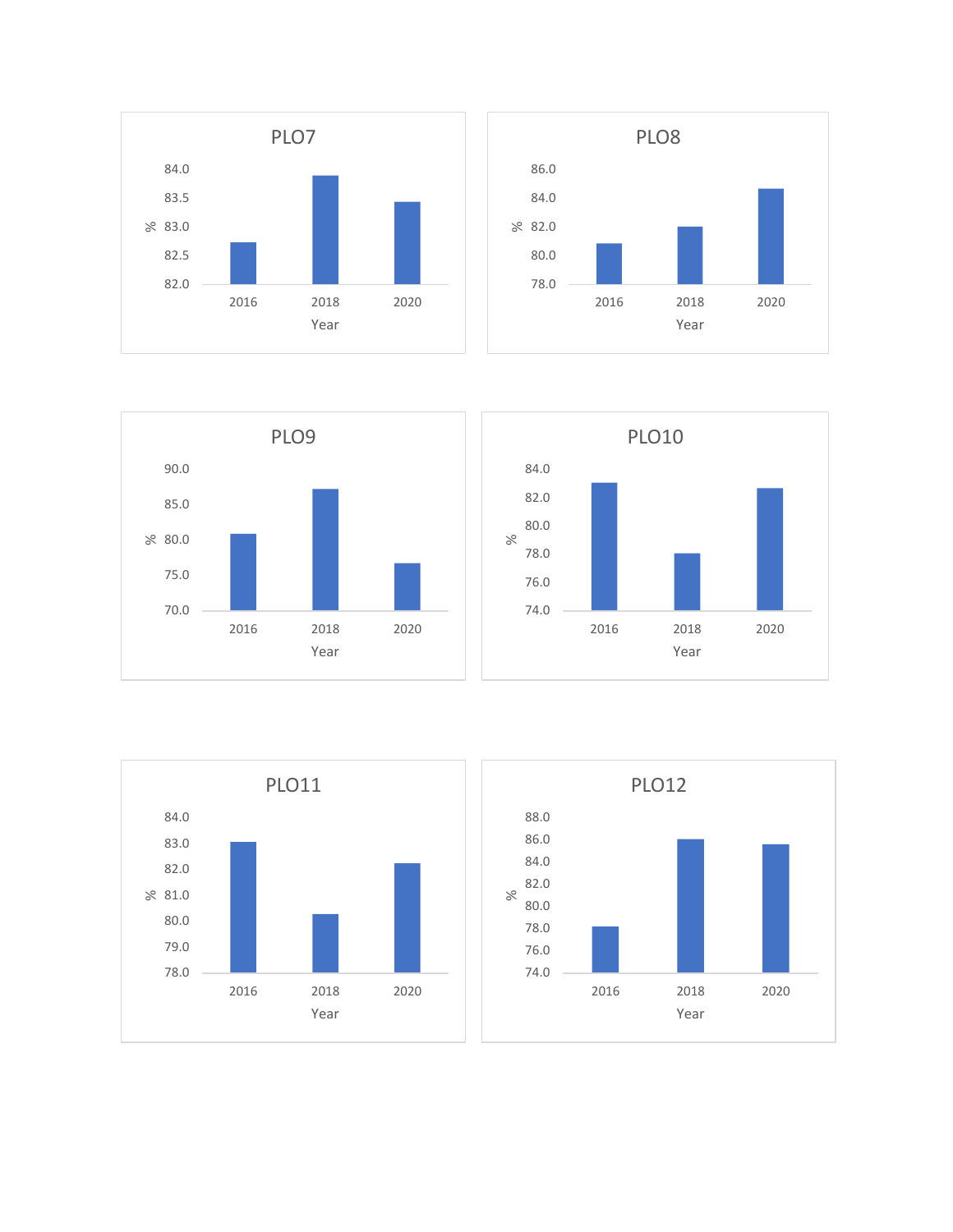









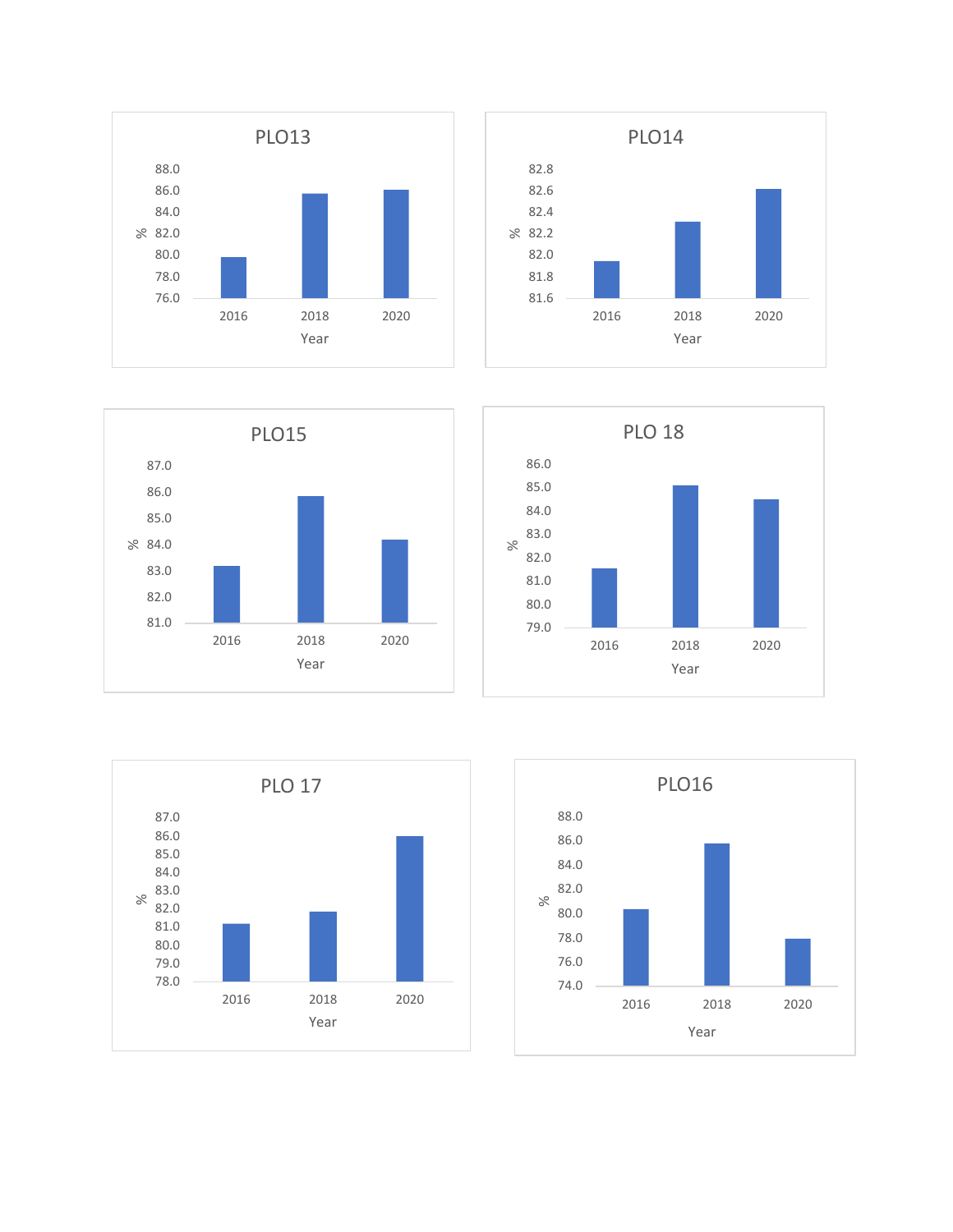

Figure 3: Histogram of PLOs – 2016, 2018 and 2020.

The PLOs and POs are partially dependent on the SLOs and so actions taken in the courses and curriculum affected them as well. A new course (CM&E 431: Sustainable Design and Construction) was developed and offered to construction management students to address sustainability. New software and survey equipment were also purchased to address information technology and improve the curriculum.



Figure 4: Histogram of Changes in PLOs – 2016, 2018 and 2020.